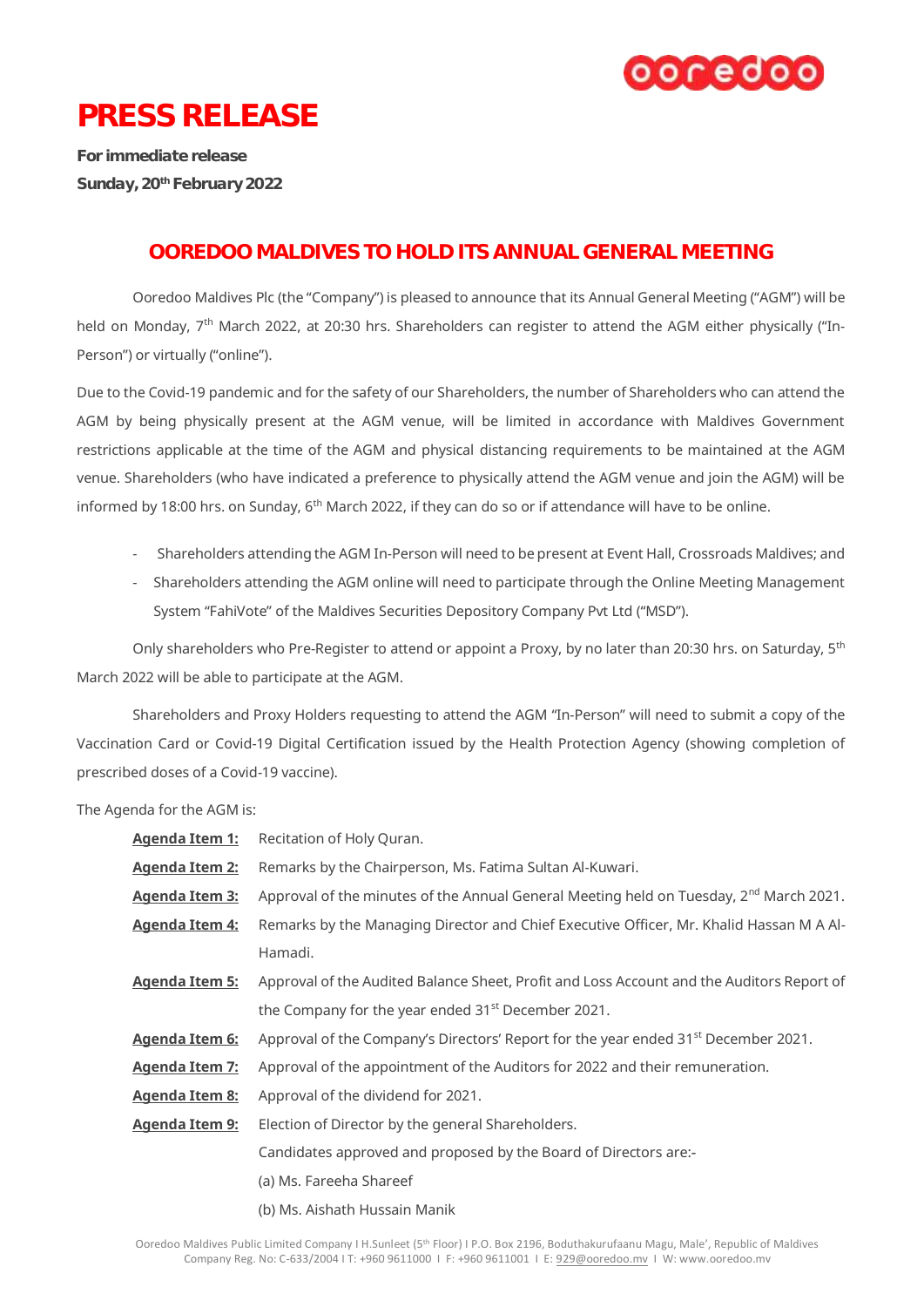(c) Mr. Ibrahim Firushan **Agenda Item 10:** Discussions by Shareholders. **Agenda Item 11:** Conclusion of the AGM.

Details and relevant documents related to the Agenda Items can be accessed from our website via the link [http://www.ooredoo.mv/investors/.](http://www.ooredoo.mv/investors/)

Persons (including legal entities) registered as shareholders of the Company as of 14:00 hrs. on Thursday, 17th February 2022 are eligible to attend and vote at the AGM. Each shareholder who is present in person (or by proxy) shall have 1 (one) vote per Agenda Item.

Eligible shareholders are requested to pre-register their attendance by submitting a "Pre-Registration Form". Shareholders who wish to appoint a proxy to attend the AGM on their behalf may do so by submitting a "Proxy Form". The appointment of a proxy can be revoked by submitting a "Proxy Revocation Form". Registration can be done by no later than 20:30 hrs. on Saturday, 5<sup>th</sup> March 2022, through MSD's online system "Infinity" https://infinity.my/ or by submitting the form(s) by e-mail to investor.relations@ooredoo.my or to Ooredoo Maldives Plc's Office at 6<sup>th</sup> Floor, H. Sunleet, Boduthakurufaanu Magu, Male', Republic of Maldives.

The Pre-Registration Form, Proxy Form and Proxy Revocation Form can be obtained from our website via the link [http://www.ooredoo.mv/investors/.](http://www.ooredoo.mv/investors/)

Shareholders and Proxy Holders who have been notified that they can attend the AGM In-Person, are requested to be present at the Event Hall of Crossroads Maldives for registration between 19:30 hrs. and 20:30 hrs. on Monday, 7<sup>th</sup> March 2022 prior to entering the AGM venue. Please present your identification (identity card/ passport). Shareholders or Proxy Holders who do not register at the counter prior to entering the AGM venue will not be entitled to participate and vote at the AGM. Transport is arranged between Male' and Crossroads Maldives. Departure times from Male' (letty number 1) to Crossroads Maldives is at 19:15 hrs. and 19:30 hrs. on Monday, 7<sup>th</sup> March 2022. We respectfully request all Shareholders and Proxy Holders who wish to attend the AGM to please be on time for the departures as scheduled, and we regret to inform that we will not be able to organize alternative travel arrangements.

Shareholders and Proxy Holders attending the AGM online are requested to log in to "FahiVote" on Monday, 7 th March 2022 between 20:15 hrs. and 20:30 hrs. using the log in details sent to the Shareholders/ Proxy Holders.

 $- FND -$ 

**Contact Information:** Ms. Arushee Mohamed Head of Investor Relations T: +960 961-1657 E*-*mail: investor.relations@ooredoo.mv

## **About Ooredoo Maldives**

Ooredoo Maldives provides an innovative range of voice, data, broadband, content and enterprise services tailored to the growing needs of today's consumers and businesses. Guided by its vision of enriching people's lives and its belief that it can stimulate human growth by leveraging communications to help people achieve their full potential, Ooredoo Maldives has transformed the digital lives of communities across the Maldives.

Ooredoo Maldives generated revenues of MVR 1.787 million and a Profit after Tax of MVR 465 million as of 31<sup>st</sup> December 2021. Its shares are listed on the Maldives Stock Exchange.

Website: <u>[www.ooredoo.mv](http://www.ooredoo.mv/)</u> | LinkedIn: <u><https://www.linkedin.com/company/ooredoomaldives/></u> | Twitter: <u>[www.twitter.com/ooredoomaldives](http://www.twitter.com/ooredoomaldives)</u> |<br>Facebook: <u>[www.facebook.com/ooredoomaldives](http://www.facebook.com/ooredoomaldives) |</u> Instagram: <u>www.instagram.com/ooredoom</u>